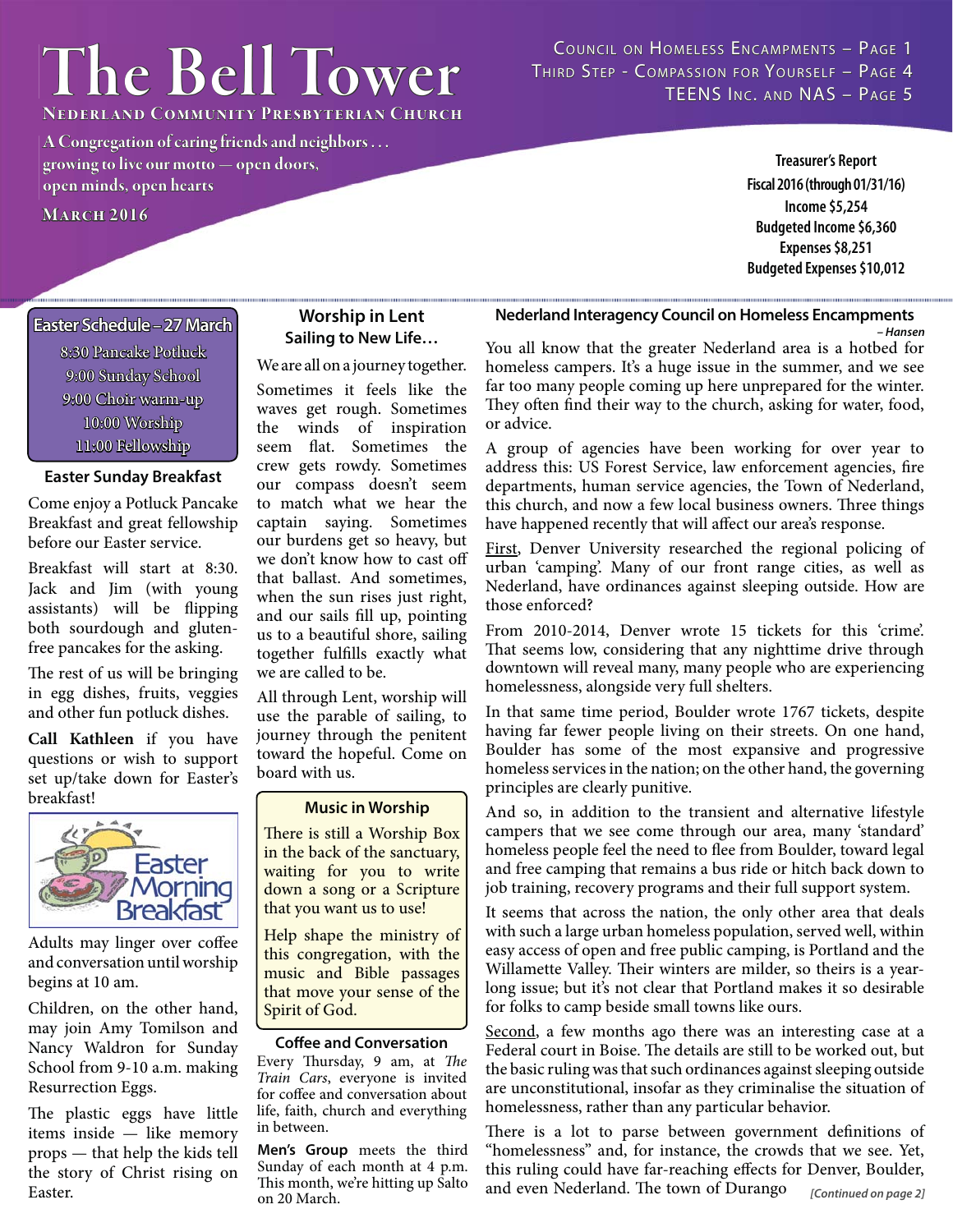#### **Council on Homeless Encampments from page 1**

has apparently already spent a fortune defending itself from a similar lawsuit. And many local governments are feeling the need to rethink how they approach homeless management.

Salt Lake City has shown success with providing apartments and extensive support services, which cost less than emergency rooms and jail time, and offer far more transformative outcomes.

Third, the national offices of the US Forest Service studied long-term homeless encampments on public land. They discovered that it is a problem nationwide, especially through the Rocky Mountains and Pacific coast. Long-term homeless camping is growing in about half the areas, most quickly here and in the south.

The largest group (which we don't see as often) are poor retirees living in RVs. Otherwise, it is very common to see folks separating from society, or the standard homeless camping in groups or as families.

The larger alternative lifestyle groups that we have seen here for decades are a much smaller percentage across the nation.

Otherwise, the USFS finds considerable numbers of seasonal migrant workers, forest professionals, students, fugitives, and runaways.

The report advises Forest Service districts to do a few things.

Foremost, work with local agencies, churches, and human services: which is happening.

Second, build relationships between

#### **Fellowship —** *Thank You!*

Many thanks to all of NCPC congregants who hosted Fellowship in January and February:

Nancy W & Marylou, Mark & Becky, Jackie & Jason, Bob & Cinda, Lynne & Amy T, Marilyn & Phyllis, Amy W, Judy & Jim.

Also thanks to those who fill our freezer with goodies (Amy H).

We have all enjoyed laughing and sharing over delicious cookies, muffins, chips and salsa, veggies, nuts, and fruit.

Keep signing up on the chart on the church kitchen door or call/text email Kathleenjhenningsen@gmail.com or 303- 717-6440 if you can host for one Sunday.

#### **Upcoming Fellowship hosting:**

**2/28:** sisters Marilyn (Snavely) Yates and Phyllis (Snavely) Yates (Their father was a other law enforcement agencies to better identify the campers: a top priority from the last NICHE meeting.

Third, communicate better with the campers: we are about to print a camperspecific packet of helpful information.

Fourth, adjust some Forest Service policies: which is proving hard, although our district is presenting five policy options at our next meeting. And very important to them, minimize any assistance that enables and encourages homeless camping…

Hmm, that last one is tough. Jesus was homeless, at least during his ministry. He told us to serve those in need, with compassion and charity. He wants us to challenge the system that causes these problems, and create a more just world.

The Old Testament was adamant that

**hospitality to stranger is a principle value.**  And so, in partnership with many people and organizations around Nederland, this church hosts the Summer Socks and Sandwiches program. We plan on continuing that outreach.

Does a pair of socks and one meal a week enable folks to ill behavior? I doubt it.

Does it encourage camping, when we offer to pick up trash services at the campsites?

Again, probably not, although understand the concern that some people in our community have: that by aiming to help those in true need, we also support others who cause many problems.

To some degree, I have to admit, that has some truth, and maybe we can adjust some of the ways in which we serve, to

previous pastor at NCPC.) **3/6:** Amy Wells **3/13:** Judy and Jim Hubbard **3/20:** Marylou and Dan Harrison **3/27:** (Kathleen Henningsen and helpers)…TBA

really focus more on those in need.

And yet, Jesus described love as extravagant grace, and certainly never rationed his kindness.

The priority, at least as I understand it, is to enact the Good News, in our little corner of the world.

We can do that by personal service and compassion, through peacemaking by breaking down barriers, and with systematic change by reforming with justice.

When you hear folks in our community ravaging 'those' people, maybe you can share with your neighbors that many of 'those' people are truly in crisis, and swept up the mountain as unwanted burdens of civilized society.

Maybe you can offer to your neighbors an opportunity to help and to heal the wounds involved in homeless camping.

Maybe you pray not to get jaded by the anger.

Our church is on the front lines of this work, in one of the places most affected by homeless camping, at a time when the problem is growing and spreading across the nation.

As wild as this sounds, for such a time as this, we literally have a chance to shape a nationwide response, and impact the lives of tens of thousands of the least of these.

Let that sink in, little brown church…

I invite you to keep considering this issue with open hearts, open minds, and open doors.



#### **Do you have questions or comments about NCPC?**

In the Presbyterian denomination, the ministry of administration for each congregation is handled by its Session of Elders (like a spiritual Board of Trustees), and the ministry of compassion is directed by the Deacons.

#### **Here are your church leaders and staff :**

Elder for Christian Ed, Aimee Tomlinson Elder for Fellowship, Kathleen Henningsen Elder for Finance, Marylou Harrison Elder for Mission, Dennis Whalen Elder for Property, Jim Reis

Elder for Worship, Dean Rundle Deacon, David Ford Deacon, Katie Haynes Deacon, Tricia Stiefer Deacon, Bette Ventrella Treasurer, Wes Stiefer Piano, Daniel Herman Childcare, Pam North Custodian John Callahan Pastor, Rev Hansen Wendlandt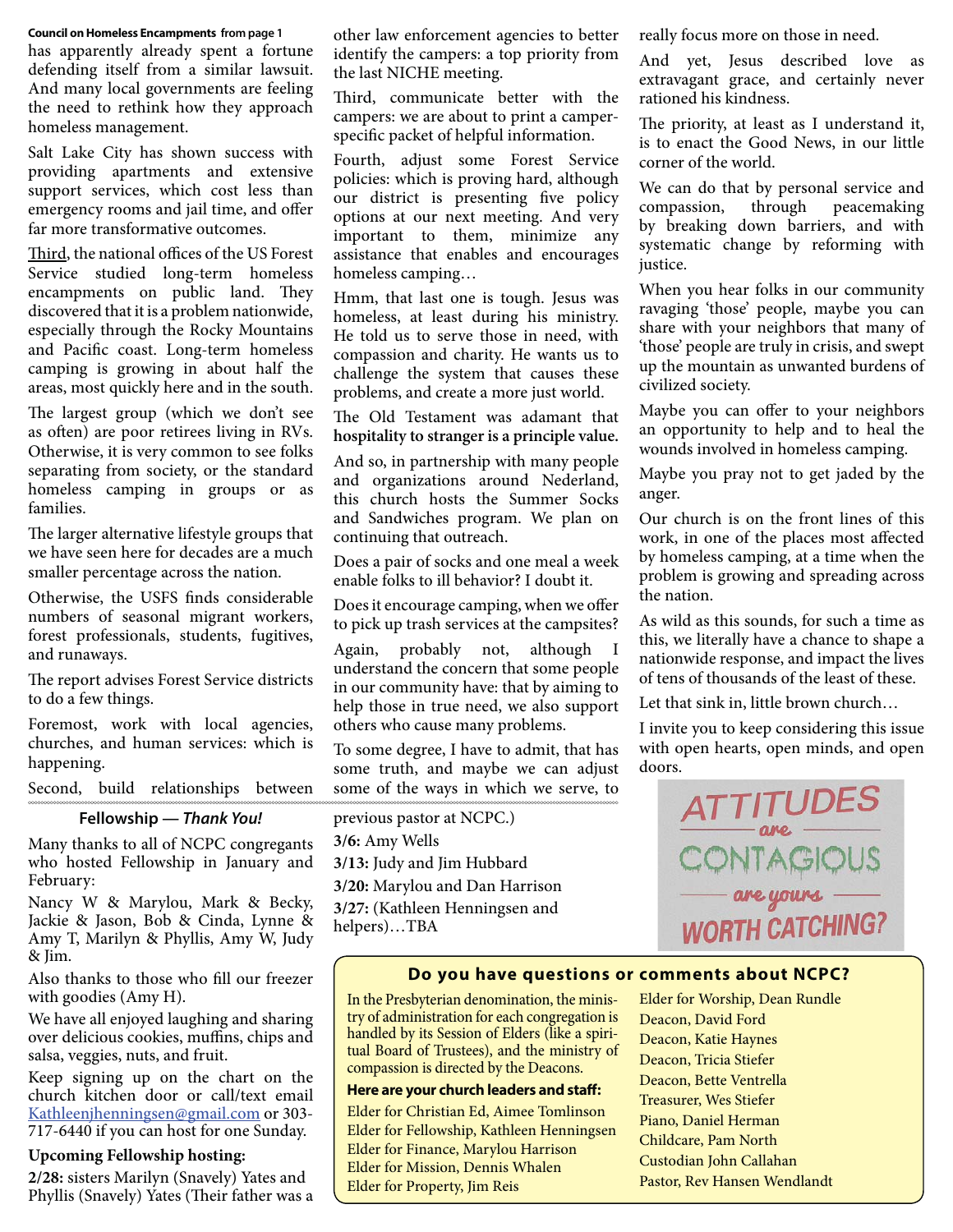# **Corner for Youth oral and Mission**

A place for news, reports and updates on our church youth AND a place for our youth to let folks know what's happening, what's needed, your concerns. Let your *VOICE* be heard*!!*

THE YOUTH GROUP religious diversity program has been a blast! We learned about Buddhism in January, and earthcentered Native American spirituality in February.

Upcoming, we get to discover a whole group of less familiar faith traditions from Asia and the Middle East: Taoism, Sikhism, Jainism, Confucianism, Shinto, and Baha'i.

Teenagers (or so), you can **come to the fellowship hall on 13 Mar 11:45**, for lunch and fun together. *All young people in town are invited.*

(Adults, be patient, until maybe next year, to have your own series like this.)

Also, one Wednesday a month, Youth Group gathers to figure out what makes their Christian heritage unique and meaningful. **See you there on 30 Mar 6:30, with dinner!** 

#### **Sunday School** "Jesus loves me this I know…"

Yes, our children are learning and singing about this amazing love God has for us. They tumble into the warm, inviting room decorated with bright posters and are welcomed with enthusiasm and kindness. *– Nancy Waldron*

We gather on the inviting rug with song and then learn about a Bible teaching reinforced with a game, story, sharing time, a craft and a closing prayer. (One ,



child exclaimed last week, "Hey, look at this rug! I'm going to sit on this space...what

does it say?")

The word "Faith" was written in that space and we took a minute to discuss what that meant. The time just flows, along with the laughter, joy and sharing.

All through March we will be learning about the Easter Story and we'll have a

# **March Birthdays**

- **1 Larry James 17 Steve Filer**
- **2 Schubert Ogden 17 Craig Skeie**
- **3 Charlie Collier 18 Jim Stevens**
- **4 Marylou Harrison 20 Mary Wingate**
- **5 Rhonda Skeie 28 Judy Anderson**

## **Mission Team**

The Clothing Closet, which has been closed every year during June so the Mountain Forum For Peace can use the clothing racks for their yard sale, will remain closed during July in 2016.

The intention of the Clothing Closet is to provide clothing during the Winter months. This combined with the difficulty of getting volunteers during the Summer months necessitates this adjustment in

Twenty-six percent of the Nederland Food Pantry clients are from Gilpin County. The Nederland Food Pantry is seeking ways to better work with Gilpin County. As part of this effort we met with the Gilpin County commissioners and Gilpin County Director of Housing and Human Services to better understand the Summer needs for kids utilizing the summer lunch program that attend the

Our hope is to have food available for these children during the Summer months in addition to those attending the

The Nederland Food Pantry continues

**Update —Rocky Mountain Mission** *– Dennis Whalen*

> We currently have five churches lined up to take part in the Rocky Mountain Mission summer 2016 program!

We will welcome young folks from White Bear Lake, Minnesota; Fort Calhoun, Nebraska; Houston, Texas; along with groups from Denver & Boulder.

The teenagers will eat and sleep at the church, do outreach work around the community, and learn about their place in God's great drama, through the wonder of our mountains.

Here are a few things you could do, to help support these young folks coming into our community.

- Do you know of someone of lesser means, who might need work on their house, or other help?
- Are you part of a service organization that has a labor-intensive project teens could help with?
- Can you cook a meal for a dozen or fifteen folks, to welcome one of our groups?
- This is the hard one... Might you be able to offer a shower for a few kids, so they don't have to drive and pay at the Gilpin Rec Center through the week?

## **In our Prayers**

Please keep these folks and circumstances in your daily thoughts and prayers:

Violet Aanders and

Rich Deubel; Judy Anderson; Anasta- *b* sia and family; Delores Cieloha; Rev Gibney's brother;



Janet Irwin; Linda Jones; Holly, Mikey and Miles Kreps; Kaitlyn Lammers; Chuck Miller; Karen Moss; Carol Nowak; Morggan O'Neill; Miles Pancoast and family; Torin Perret; The Family of Matt Shannon; Rhonda Skeie and family; Gail and David Skinner; Mike Smith; The Family of Jerry Snavely;Jim Stevens; Keri Stiller; Vince Suich; Pat Whalen; love and consideration within the church and denomination; for those serving in the military.

**27 Dan and Marylou Harrison an** 

The highest forms of understanding we can achieve are *laughter* and *human compassion.*

> — Richard Feynman (1988) What Do You Care What Other People Think?

to offer the opportunity for people to complete Court mandated Community Service Hours. This continues to be very helpful for the Food Pantry as well as for the people needing to complete hours.

hours.

Gilpin County school.

Boulder Valley schools.

The Food Pantry fund raiser is already being planned for **April 30** at the Community Center. Please save this date for an exciting auction and other fun events.

special Children's Time presentation On Easter Sunday!

All youngsters between pre-K and 5<sup>th</sup> grade are welcome to join us at 9am any Sunday! If you are willing to join us as a back-up teacher, please know that all lesson plans and supplies are all on file and ready to go! Just bring your smile and open arms! Please contact Aimee Tomlinson or Nancy Waldron.

**March Anniversary arch**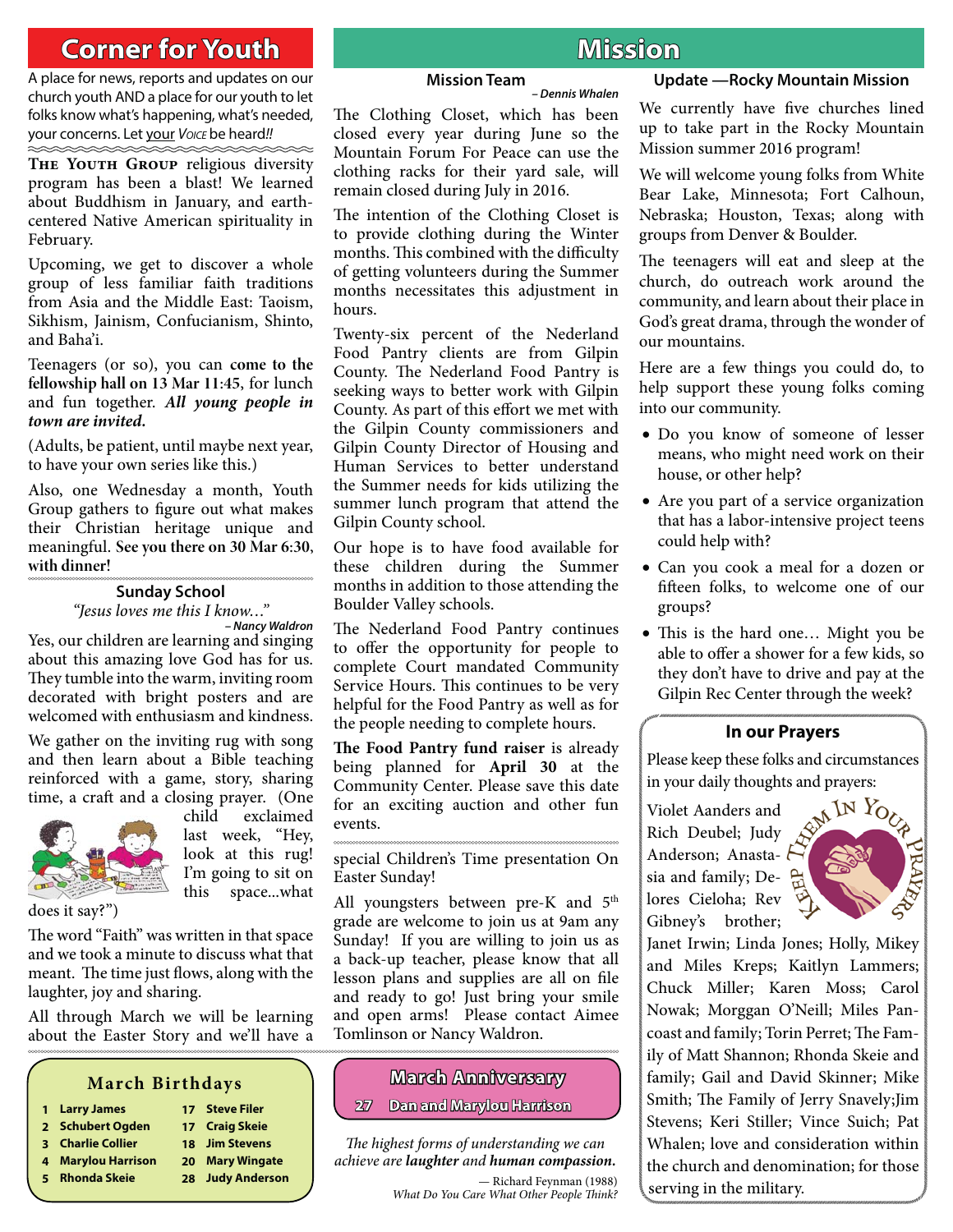# **A Compassionate Life: the Third Step Compassion for Yourself**

If you were to sum up the Third Step in a single sentence it would be: We must have compassion for ourselves, with all our strengths, weaknesses and idiosyncrasies, if we are to have genuine compassion for others. *– Gary Ennor*

Armstrong opens with a reflection on what rabbi Albert Friedlander taught her about the biblical commandment "Love your neighbor as yourself." As a child of around eight years, faced with relentless persecution in a nascent Nazi Germany, he lay awake one night and listed all his good qualities and then knew he was not what the Nazis said.

Years later he said that he could never have done good in the world if he hadn't learned at that moment to love himself.

Armstrong notes that her focus had always been on her neighbor and never on herself. Friedlander taught her that one cannot love others if one cannot love them self.

Similarly, we must learn compassion for ourselves if we are to learn compassion for others.

However, do not despair — compassion is a fundamental characteristic of what it is to be human — even if it has not been nurtured and cultivated for years.

"A sense of humor is also important: we should be able to smile wryly but gently at our failings...." This can be a bit dicey for some of you if you're more accustomed to laughing at your reflections perceived in others; often misapprehended as laughing at something or another.

Armstrong goes on to note that fear... makes us wary and suspicious: instead of reaching out to others, we shrink back into ourselves….

If we choose growth and maturation, we must confront and push through our fears. The ancient sages of the Hindu Upanishads learned that their fears fell away as they adopted mind-training regimens and a compassionate lifestyle.

In Psychology 101 I learned about "desensitization," a method of dealing with an emotion through continual exposure to it. For one with a deep phobia of the wind — its sounds and sensations — associated with severe earaches as a toddler, moving to Nederland proved the accuracy of Psychology 101!

Pushing yourself through your fears

and barriers, like an extreme sport or running a marathon, isn't something you do 24/7. You need a respite to recharge your batteries and commitment.

Personally, I find encouragement in Pierre Teilhard de Chardin's remark that we are not human beings having a spiritual experience. We are spiritual beings having a human experience.

For me, it's a reminder to pick myself up and press on, for I never know how long this sojourn will last and I want to learn as much as I can.

Jesus said, "Love your enemies...." That's a tall order. Armstrong suggests that we often attack other people for precisely those qualities that we most dislike in ourselves. It's such mirror reflections we must learn from to enhance our practice of compassion — for ourselves and others.

An ancient Master was reported to have said: That about another which displeases

you is but a reflection of your inner consciousness. When you can see about you only GOOD, then may you know your heart is right….

We need to remind ourselves of such wisdom when we project our fears and insecurities onto others; particularly if incited by an immature or manipulative media focusing non constructively on dissimilar groups and religious practices.

The Dalai Lama reminds us that compassion is not possible without personal restraint: we cannot be loving and compassionate unless at the same time we curb our own harmful impulses and desires. This applies to our thinking and speaking too; both need to be corralled and tamed — continually for some of us.

Paul puts it well in **1 Corinthians 13**. No need here to quote it. Set this newsletter aside, find your Bible and read it - Now!

**Next month: The Fourth Step - Empathy** 

# **Compassion Cultivation Training**

Do you crave a more authentic connection with others during your daily interactions, wanting to see life through a more compassionate lens? Learn to intentionally choose compassionate thoughts and actions that help relate to others and yourself in a more connected way. Register today for **Stanford University's Compassion Cultivation Training (CCT)** lead by Certified CCT Teacher, Amanda D. Mahoney, MA.

**Location: Boulder YWCA** 2222 14th St., Boulder

Date: 8 consecutive Tuesdays, March 29 - May 17, 2016

Time: 5:30 pm - 7:30 pm

Register at: ColoradoCCT.com

Tel: 970-235-0898 | Web: coloradocct.com | Email: amanda@coloradocct.com | vcoloradocct

*Another Way to Stretch Yourself* **Stretch Class - Certified Group Exercise** Instructor and Personal Trainer Carrie Westcott offers us a gentle stretch class on Wednesdays at 5:00 p.m., beginning Wednesday, March 2, at NCPC.

Classes are open to all levels.

The first six weeks are offered at no charge with a requested free will donation and will continue as a drop-in class for a low fee. {Source: Nederland Area Seniors newsletter}